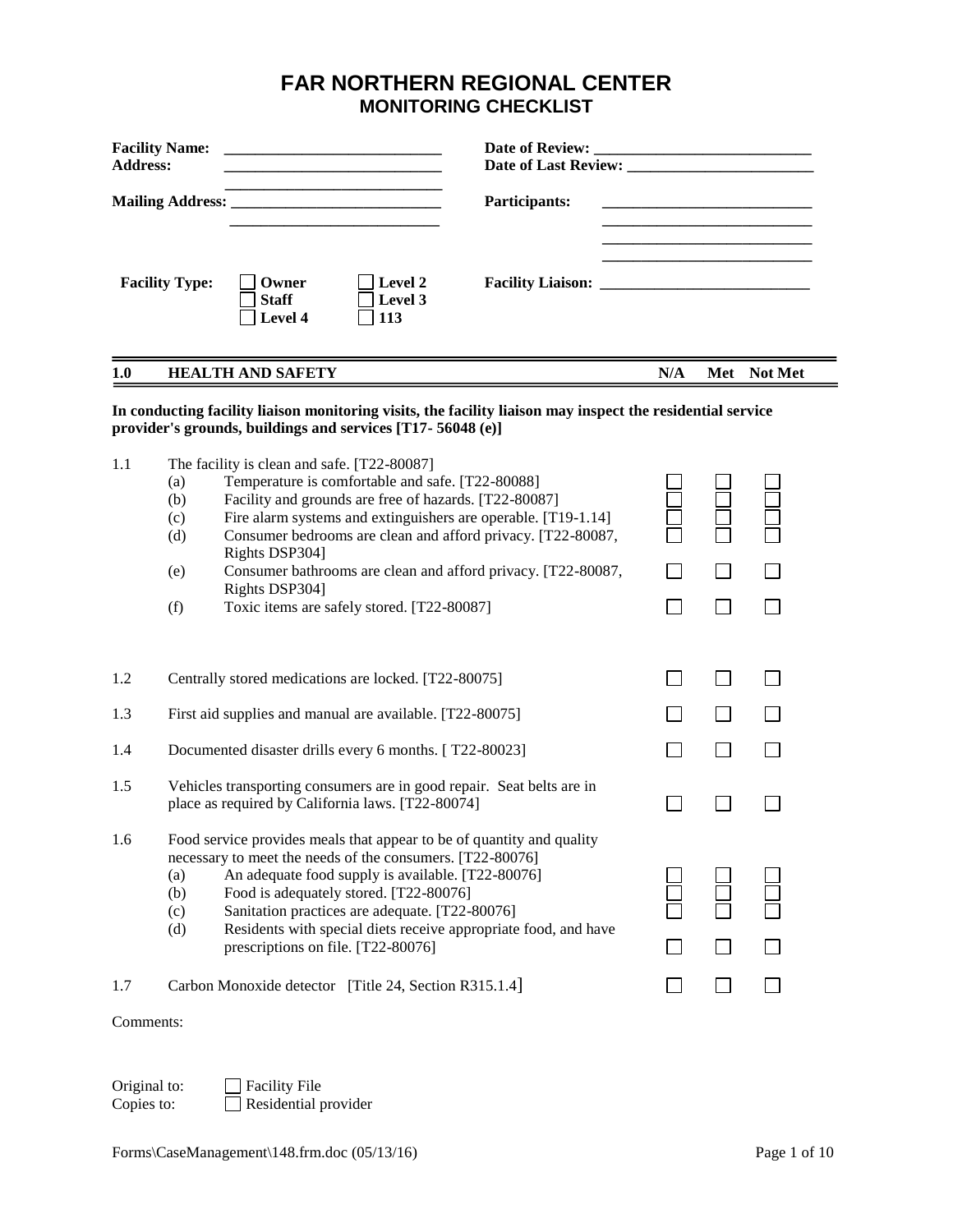#### **The facility liaison will select and review a randomly chosen sample of 20 percent of the consumer records. [T17-56048 (d)(4)]:**

| 2.1 |     | The record for                                                                                                                                                                                              | includes the following information: |  |  |  |  |
|-----|-----|-------------------------------------------------------------------------------------------------------------------------------------------------------------------------------------------------------------|-------------------------------------|--|--|--|--|
|     | (a) | Current Admission Agreement. [T22-80068 & T17-56019]                                                                                                                                                        |                                     |  |  |  |  |
|     | (b) | Current Consumer Information. [T22-80070, T17-56017 & 56059]<br>(Confidential Consumer Information form)                                                                                                    |                                     |  |  |  |  |
|     | (c) | Current IPP. [T17-56022]<br>(Needs and Services Plan [T22-80068.2])                                                                                                                                         |                                     |  |  |  |  |
|     | (d) | IN LEVEL 4-113 FACILITIES: Utilize the instructional methods and<br>techniques which are specified in the facility's program design<br>[T17-56054(9)] [Contract for 113]                                    |                                     |  |  |  |  |
|     | (e) | IN LEVEL 4-113 FACILITIES: Utilize the methodology for measurement<br>of client progress toward achievement of IPP objective which is<br>specified in the facility's program design. [T17-56054] [Contract] |                                     |  |  |  |  |
|     | (f) | Signed ongoing written and dated Consumer Notes. [T17-56026]                                                                                                                                                | П                                   |  |  |  |  |
|     | (g) | Signed reports addressing progress on IPP objectives for which the<br>facility is responsible. [T17-56026]<br>Level 2, Level 3 - Semi-annual reports<br>Level 4 - Quarterly reports submitted to FNRC       |                                     |  |  |  |  |
|     |     | 113-Reports according to program design.                                                                                                                                                                    |                                     |  |  |  |  |
|     | (h) | Current and accurate record of centrally stored medications.<br>$[T22-80075]$                                                                                                                               |                                     |  |  |  |  |
|     | (i) | Continuing record of any illness and provision of medical and<br>dental care. [T22-80070]                                                                                                                   |                                     |  |  |  |  |
|     | (j) | Inoculation record and TB clearance. [T22-83070 & 84070,<br>T17-56059]                                                                                                                                      |                                     |  |  |  |  |
|     | (k) | Allergy record. [T17-56059]                                                                                                                                                                                 |                                     |  |  |  |  |
|     | (1) | Copies of Special Incident Reports (SIRs). [T17-54327 & 56059]                                                                                                                                              |                                     |  |  |  |  |
|     | (m) | Signed copy of personal rights. [T17-50520 $&$ 56019]                                                                                                                                                       |                                     |  |  |  |  |
|     | (n) | Signed consent for release of information form(s). [T17-56059]                                                                                                                                              |                                     |  |  |  |  |
|     | (0) | For Children: Identification of the person responsible for<br>representing the interests of the consumer for educational<br>services. [T17-56019]                                                           |                                     |  |  |  |  |
|     | (p) | Services are provided in accordance with the program design and IPP.<br>$[T17-56048(d)(4)(a)]$                                                                                                              |                                     |  |  |  |  |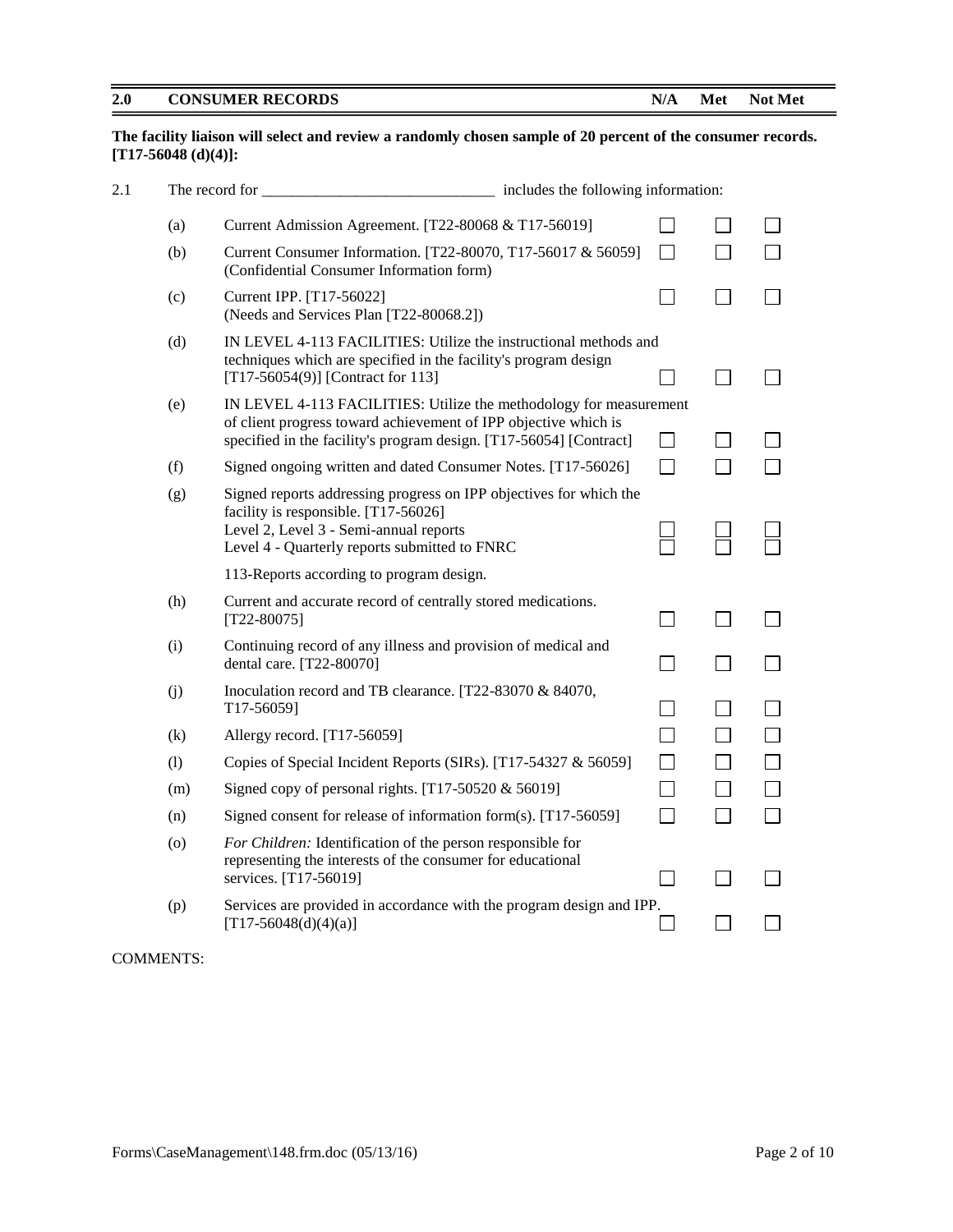# **The facility liaison will select and review a randomly chosen sample of 20 percent of the consumer records. [T17-56048 (d)(4)]:**

| 2.1 |     | The record for the state of the state of the state of the state of the state of the state of the state of the state of the state of the state of the state of the state of the state of the state of the state of the state of | includes the following information: |                             |        |  |  |
|-----|-----|--------------------------------------------------------------------------------------------------------------------------------------------------------------------------------------------------------------------------------|-------------------------------------|-----------------------------|--------|--|--|
|     | (a) | Current Admission Agreement. [T22-80068 & T17-56019]                                                                                                                                                                           |                                     | $\blacksquare$              |        |  |  |
|     | (b) | Current Consumer Information. [T22-80070, T17-56017 & 56059]<br>(Confidential Consumer Information form)                                                                                                                       |                                     | $\mathbf{I}$                |        |  |  |
|     | (c) | Current IPP. [T17-56022]<br>(Needs and Services Plan [T22-80068.2])                                                                                                                                                            |                                     |                             |        |  |  |
|     | (d) | IN LEVEL 4-113 FACILITIES: Utilize the instructional methods and<br>techniques which are specified in the facility's program design<br>$[T17-56054]$ :                                                                         |                                     |                             | $\sim$ |  |  |
|     | (e) | IN LEVEL 4-113 FACILITIES: Utilize the methodology for measurement<br>of client progress toward achievement of IPP objective which is<br>specified in the facility's program design. [T17-56054]:                              |                                     | $\mathcal{L}_{\mathcal{A}}$ |        |  |  |
|     | (f) | Signed ongoing written and dated Consumer Notes. [T17-56026]                                                                                                                                                                   |                                     | $\mathsf{L}$                |        |  |  |
|     | (g) | Signed reports addressing progress on IPP objectives for which the<br>facility is responsible. [T17-56026]<br>Level 2, Level 3 - Semi-annual reports<br>Level 4 - Quarterly reports submitted to FNRC                          |                                     |                             |        |  |  |
|     | (h) | Current and accurate record of centrally stored medications.<br>$[T22-80075]$                                                                                                                                                  |                                     |                             |        |  |  |
|     | (i) | Continuing record of any illness and provision of medical and<br>dental care. [T22-80070]                                                                                                                                      |                                     |                             |        |  |  |
|     | (j) | Inoculation record and TB clearance. [T22-83070 & 84070,<br>T17-56059]                                                                                                                                                         |                                     |                             |        |  |  |
|     | (k) | Allergy record. [T17-56059]                                                                                                                                                                                                    |                                     |                             |        |  |  |
|     | (1) | Copies of Special Incident Reports (SIRs). [T17-54327 & 56059]                                                                                                                                                                 |                                     |                             |        |  |  |
|     | (m) | Signed copy of personal rights. [T17-50520 $&$ 56019]                                                                                                                                                                          |                                     |                             |        |  |  |
|     | (n) | Signed consent for release of information form(s). [T17-56059]                                                                                                                                                                 |                                     | П                           | $\sim$ |  |  |
|     | (o) | For Children: Identification of the person responsible for<br>representing the interests of the consumer for educational<br>services. [T17-56019]                                                                              |                                     | $\mathcal{L}$               |        |  |  |
|     | (p) | Other records as designated in consumer's IPP. [T17-56047]                                                                                                                                                                     |                                     |                             |        |  |  |
| (q) |     | Services are provided in accordance with the program design and IPP.<br>$[T17-56048(d)(4)(a)]$                                                                                                                                 |                                     |                             |        |  |  |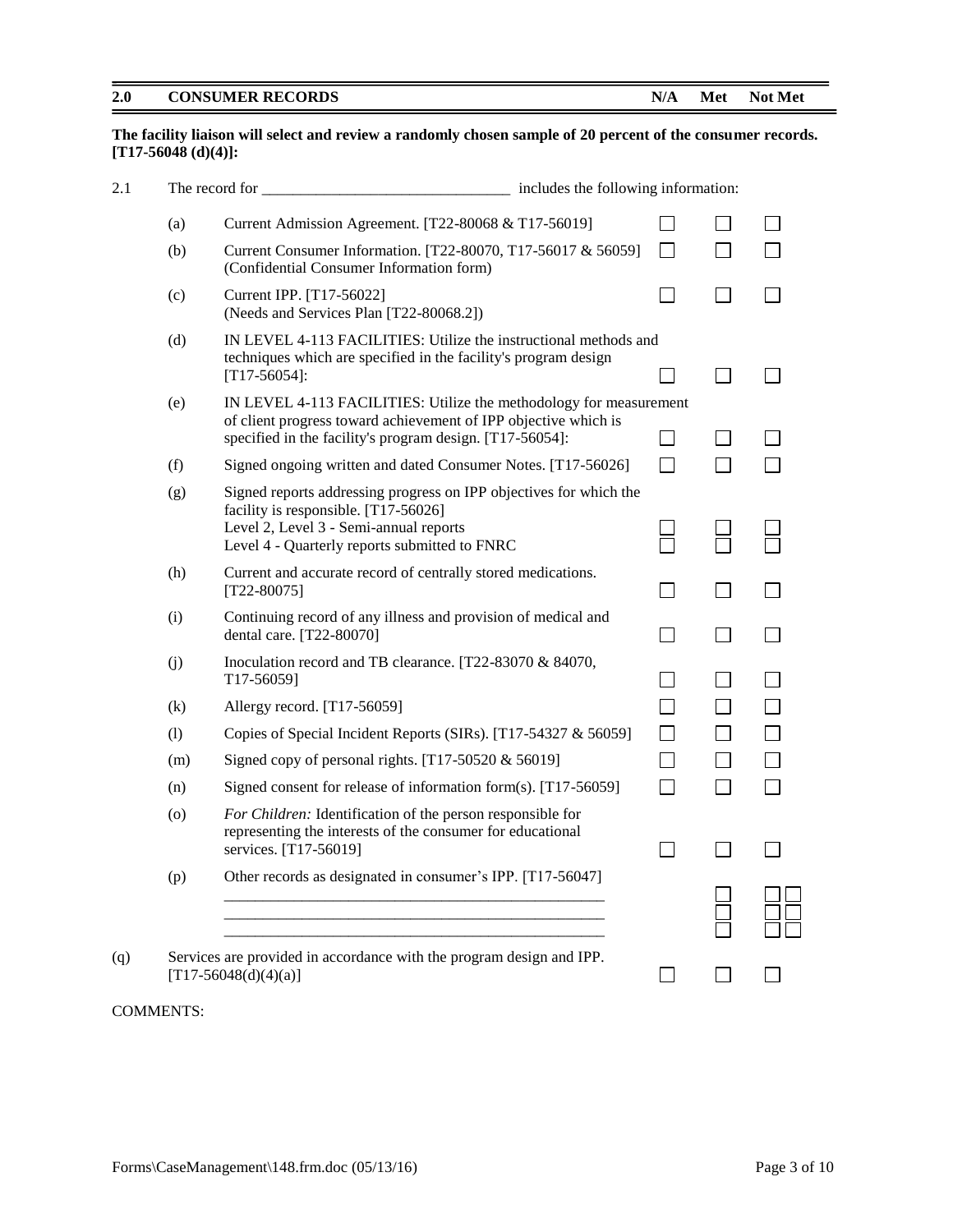| 3.0 | STAFF QUALIFICATIONS, TRAINING, AND SCHEDULES |  | N/A MET NOT MET |
|-----|-----------------------------------------------|--|-----------------|
|     |                                               |  |                 |

|     |     | Facilities shall provide direct supervision and special services in accordance with, and to meet the<br>requirements of, the approved program design and the consumer's IPP objectives [T17-56004]                          |  |  |
|-----|-----|-----------------------------------------------------------------------------------------------------------------------------------------------------------------------------------------------------------------------------|--|--|
| 3.1 |     | The facility has obtained exceptions as necessary for individuals<br>currently residing in the facility. [T22-80010]                                                                                                        |  |  |
|     |     | (Note: All exceptions granted to current license)                                                                                                                                                                           |  |  |
| 3.2 |     | The facility has a FNRC approved Health Care Plan for any individual with a<br>Restricted Health Care Condition. [T22-80092]                                                                                                |  |  |
| 3.3 |     | The facility files contain weekly staff schedules which specify the<br>number of staff during each hour of each day [T17-56059]                                                                                             |  |  |
|     |     | and weekly schedules which specifies the number of consumers in the<br>facility during each hour of each day [T17-56059]:                                                                                                   |  |  |
|     | (a) | Staffing schedules are in compliance with the approved service<br>level requirements or 113 Contract [T17-56004, and 56048]:                                                                                                |  |  |
|     | (b) | Support staff are not counted in direct care staff schedules<br>$[T22-80065]$ :                                                                                                                                             |  |  |
|     | (c) | L4/113 Adequate consultant hours are provided $[T17-56004(d)]$ :<br>[Contract]                                                                                                                                              |  |  |
| 3.4 |     | Personnel files of direct care staff provide documentation of:                                                                                                                                                              |  |  |
|     | (a) | On-site orientation within the first 40 hours [T17-56038]:                                                                                                                                                                  |  |  |
|     | (b) | On-the-job training as necessary to implement consumer's IPPs<br>$[T17-56038]$ :                                                                                                                                            |  |  |
|     | (c) | Continuing education [T17-56038]:                                                                                                                                                                                           |  |  |
|     |     | Level 2: 8 hours per 12-month period of employment<br>Level 3: 12 hours per 12-month period of employment<br>Level 4: 12 hours per 12-month period of employment<br>113: Consult Contract                                   |  |  |
|     | (d) | Training in First Aid/CPR [T22-80075(f)]/[T17-54342(a)(58)(C)]:<br>(CPR required if facility accepts respite placements)                                                                                                    |  |  |
|     | (e) | Direct Care Staff Competency Based Training Phase 1 certification<br>DSP Phase 1 [T17-56033]                                                                                                                                |  |  |
|     |     | Direct Care Staff Competency Based Training Phase 2 certification<br>DSP Phase 2 [T17-56033]                                                                                                                                |  |  |
|     | (f) | IN LEVEL 4 FACILITY: The direct care staff has a minimum of<br>six months prior experience or completes 12 additional hours of<br>continuing education within the first six months of employment<br>[T17-56038 (d) $(2)$ ]: |  |  |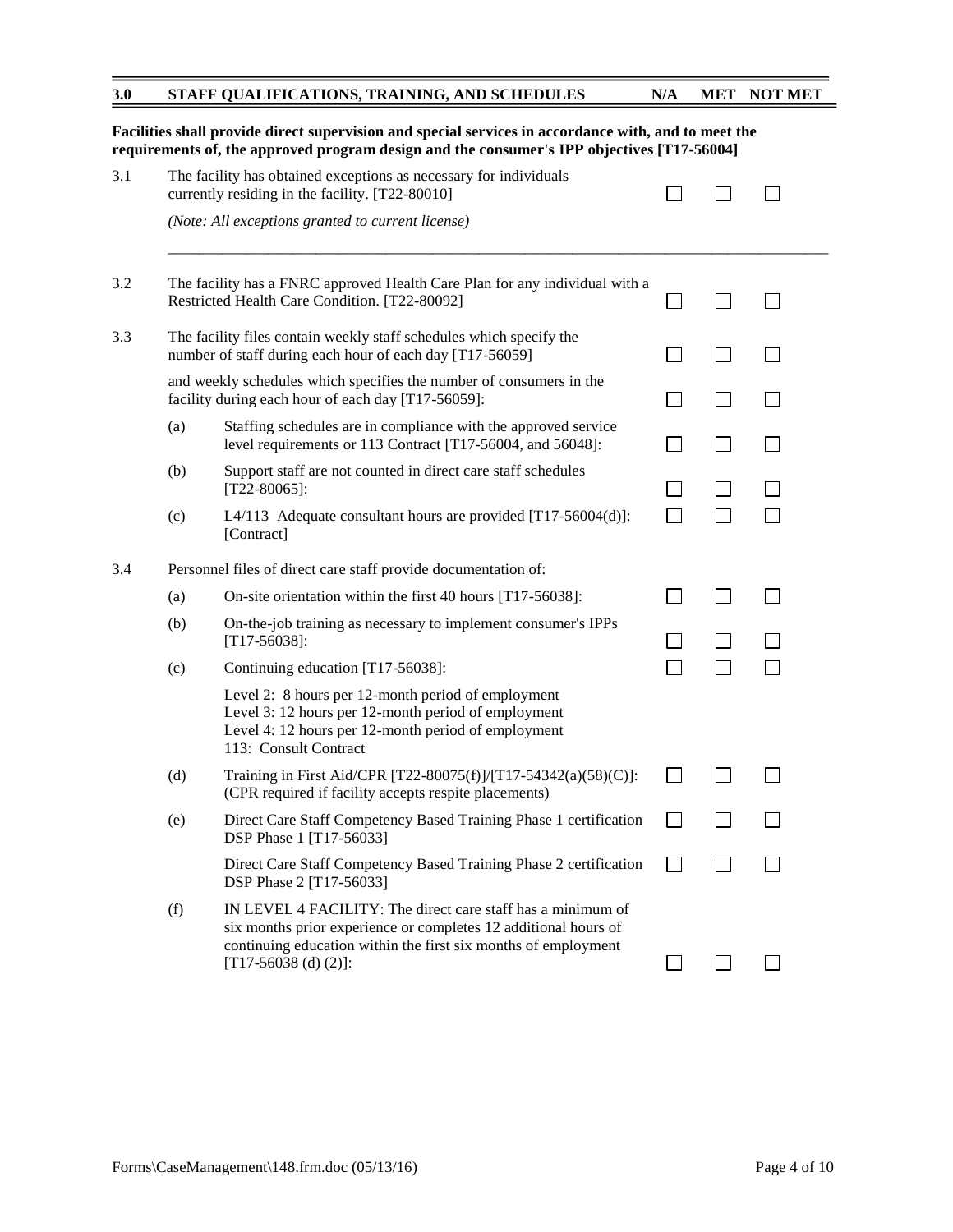| 3.5 | Personnel file of the administrator provides documentation of: |                                                                                                                                                                                                                             |  |  |  |  |  |  |  |  |
|-----|----------------------------------------------------------------|-----------------------------------------------------------------------------------------------------------------------------------------------------------------------------------------------------------------------------|--|--|--|--|--|--|--|--|
|     | (a)                                                            | Prior experience providing direct supervision and special services<br>to persons with developmental disabilities [T17-56037]:                                                                                               |  |  |  |  |  |  |  |  |
|     |                                                                | Level 2: 6 months or documentation of waiver by FNRC<br>Level 3: 9 months or documentation of waiver by FNRC<br>Level 4: 12 months or documentation of waiver by FNRC                                                       |  |  |  |  |  |  |  |  |
|     | (b)                                                            | Continuing education [T17-56037]:<br>113 Check Contract<br>Level 2: 8 hours per 12-month period of employment<br>Level 3: 12 hours per 12-month period of employment<br>Level 4: 12 hours per 12-month period of employment |  |  |  |  |  |  |  |  |
|     | (c)                                                            | Training in First Aid/CPR [T22-80075(i)]/[T17-54342(a)(58)(C)]:<br>(CPR required if facility accepts respite placements)                                                                                                    |  |  |  |  |  |  |  |  |
|     | (d)                                                            | If the Administrator acts as direct care staff:                                                                                                                                                                             |  |  |  |  |  |  |  |  |
|     |                                                                | Direct Care Staff Competency Based Training Phase 1 certification<br>DSP Phase 1 [T17-56033]                                                                                                                                |  |  |  |  |  |  |  |  |
|     |                                                                | Direct Care Staff Competency Based Training Phase 2 certification<br>DSP Phase 2 [T17-56033]                                                                                                                                |  |  |  |  |  |  |  |  |
|     | (e)                                                            | If the facility is licensed as an Adult Residential Facility or a<br>Residential Care Facility for the Elderly, certification as<br>an administrator [56037 (e)]                                                            |  |  |  |  |  |  |  |  |
|     | (f)                                                            | Residential Service Provider Orientation (RSPO) completion<br>certificate.                                                                                                                                                  |  |  |  |  |  |  |  |  |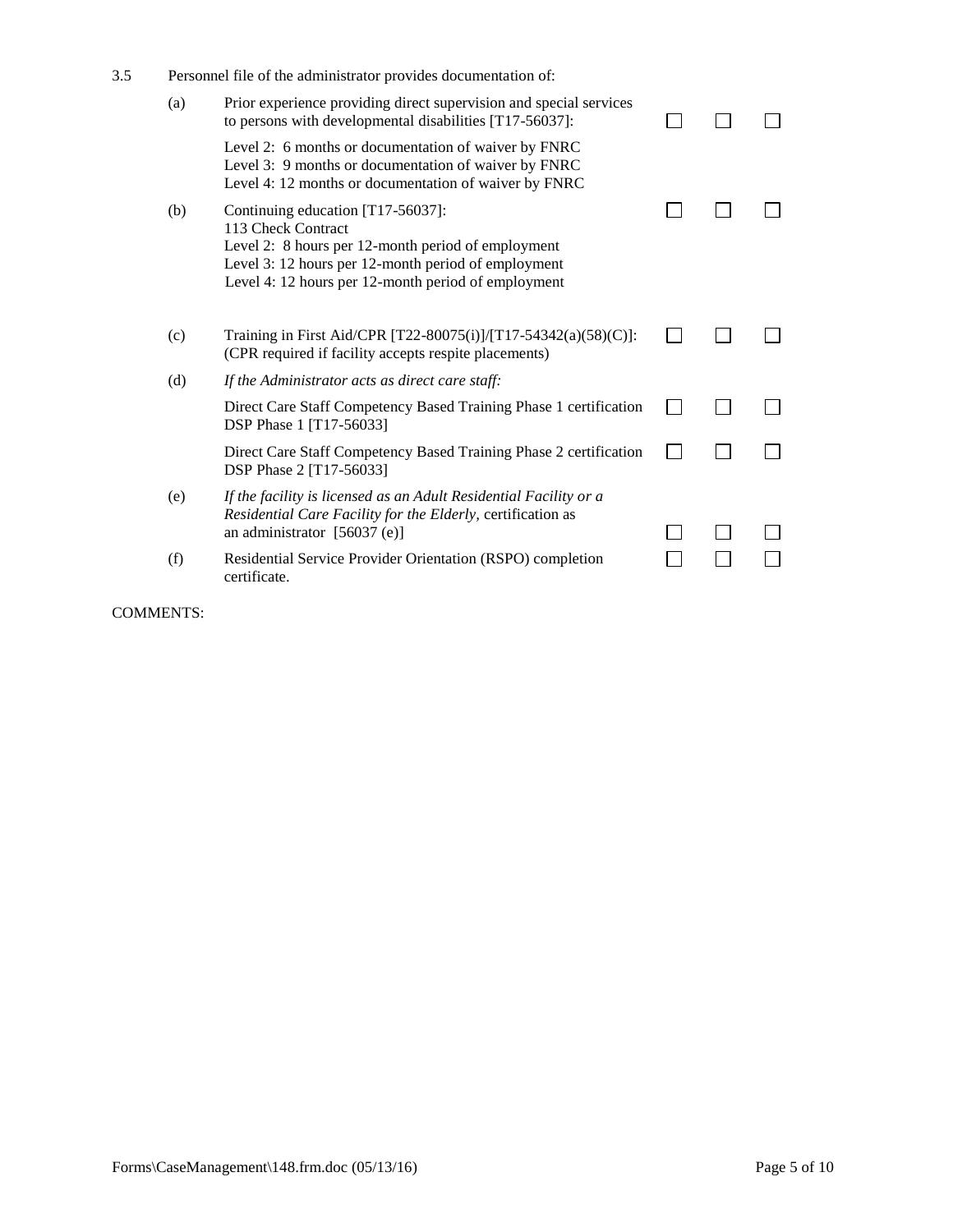| 4.0 |     | <b>CONSUMER SERVICES</b>                                                                                                                | N/A            | <b>MET</b> | <b>NOT MET</b> |
|-----|-----|-----------------------------------------------------------------------------------------------------------------------------------------|----------------|------------|----------------|
| 4.1 |     | Level 4/113 Facilities: Program Design reviewed to determine program effectiveness<br>in achieving IPP objectives $[T17-56048(b)(6)]$ : |                |            |                |
| 4.2 |     | Copy of Looking at Service Quality Handbook provided to administrator.<br>$[T17-56048(B)(5)]$ :                                         | $\sim$         |            |                |
| 4.3 |     | Looking at Service Quality Handbook reviewed with administrator.<br>$[T17-56048(B)(5)]$ :                                               |                |            |                |
| 4.4 |     | Individual choices are supported by:                                                                                                    |                |            |                |
|     | (a) | Residents of the facility being free to make individual choices.                                                                        | $\blacksquare$ |            | $\Box$         |
|     | (b) | Staff reflecting an awareness of the needs, wants, likes, and<br>dislikes of the individuals in the home.                               |                |            |                |
|     | (c) | Objectives that reflect the strengths of the resident(s).                                                                               |                |            |                |
|     | (d) | Documentation that reflects choices made by individuals:                                                                                |                |            |                |
| 4.5 |     | Relationships are encouraged by:                                                                                                        |                |            |                |
|     | (a) | Efforts made by the facility staff to assist residents in developing<br>and maintaining relationships.                                  |                |            |                |
|     | (b) | Space available in the facility to provide privacy for residents<br>and their guests.                                                   |                |            |                |
|     | (c) | Assistance provided by facility staff to assure privacy for<br>residents and their guests.                                              | $\sim$         |            |                |
| 4.6 |     | Individual lifestyles are respected by:                                                                                                 |                |            |                |
|     | (a) | Celebrations of holidays and special events important to the<br>individual.                                                             |                |            |                |
|     | (b) | Community activities that enhance individual lifestyles.                                                                                |                |            |                |
|     | (c) | The facility assuring that a resident's communication needs<br>are met.                                                                 |                |            |                |
| 4.7 |     | Health and well-being are supported by:                                                                                                 |                |            |                |
|     | (a) | The facility assuring that residents know what to do in the event<br>of an emergency.                                                   |                |            |                |
|     | (b) | Available access to opportunities for exercise at the residence<br>and/or in the community.                                             |                |            |                |
|     | (c) | The facility notifying the regional center whenever needed<br>health services are not available.                                        |                |            |                |
|     | (d) | Residents expressing satisfaction with the quality and quantity<br>of meals provided.                                                   |                |            |                |
| 4.8 |     | Consumer's rights are supported by:                                                                                                     |                |            |                |
|     | (a) | The consumers being aware that they have a right to live<br>where they want.                                                            |                |            |                |
|     | (b) | The facility assuring that consumers are aware of and have<br>the freedom to exercise their rights.                                     |                |            |                |
|     |     | Forms\CaseManagement\148.frm.doc (05/13/16)                                                                                             |                |            | Page 6 of 10   |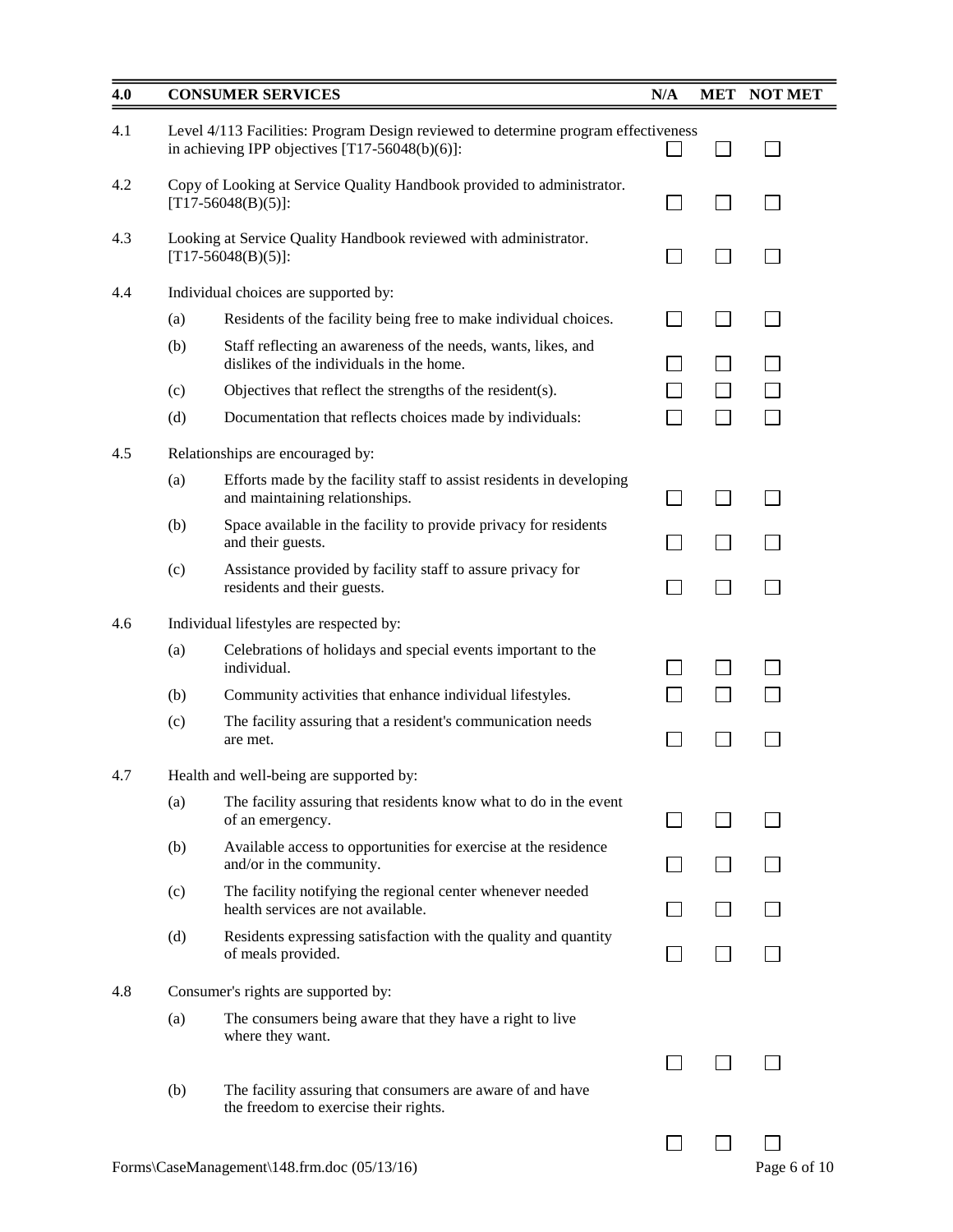4.9 Individual satisfaction is supported by:

| (a) | The facility assuring that the individuals served are satisfied<br>with the services and supports provided.                   | $\Box$ | $\pm$ |
|-----|-------------------------------------------------------------------------------------------------------------------------------|--------|-------|
| (b) | The facility staff knowing the goals of each resident and whether<br>or not each resident is happy with their life right now. | $\Box$ | $\pm$ |

# COMMENTS:

| 5.0 | <b>OTHER SERVICES</b>                                                                                                   |                                                                               | N/A | MET | <b>NOT MET</b> |
|-----|-------------------------------------------------------------------------------------------------------------------------|-------------------------------------------------------------------------------|-----|-----|----------------|
| 5.1 | The facility has on file a bond issued by a surety company to the State of<br>California as principal in the amount of: |                                                                               |     |     |                |
|     | $\Box$ \$750 or less:<br>$\Box$ \$751 to \$1500:<br>$\sqrt{\frac{1}{1501}}$ to \$2500:                                  | \$1000.00 bond required<br>\$2000.00 bond required<br>\$3000.00 bond required |     |     |                |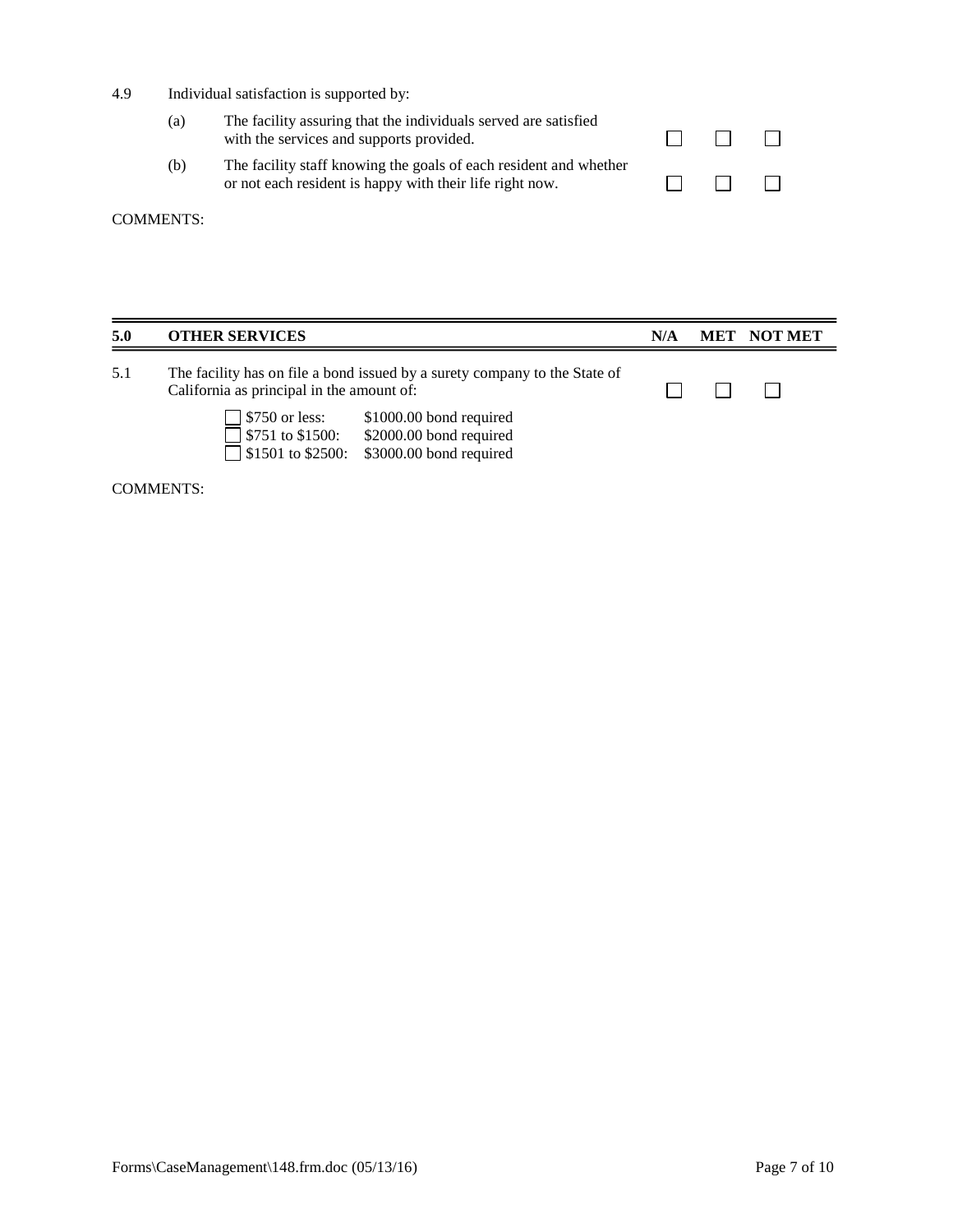# **DURING THIS FACILITY VISIT:**

**1. Consultation or recommendation has been provided in the following areas:**

| 3. | The facility has been cited for the following: |                                                                                                                     |
|----|------------------------------------------------|---------------------------------------------------------------------------------------------------------------------|
|    | a) _____ Immediate Dangers:                    |                                                                                                                     |
|    |                                                |                                                                                                                     |
|    |                                                | The facility has been cited for Substantial Inadequacies in the last twelve (12) month period: $\Box$ Yes $\Box$ No |
|    | Residential Administrator or designee          | Date                                                                                                                |
|    |                                                |                                                                                                                     |
|    | <b>Facility Liaison</b>                        | Date                                                                                                                |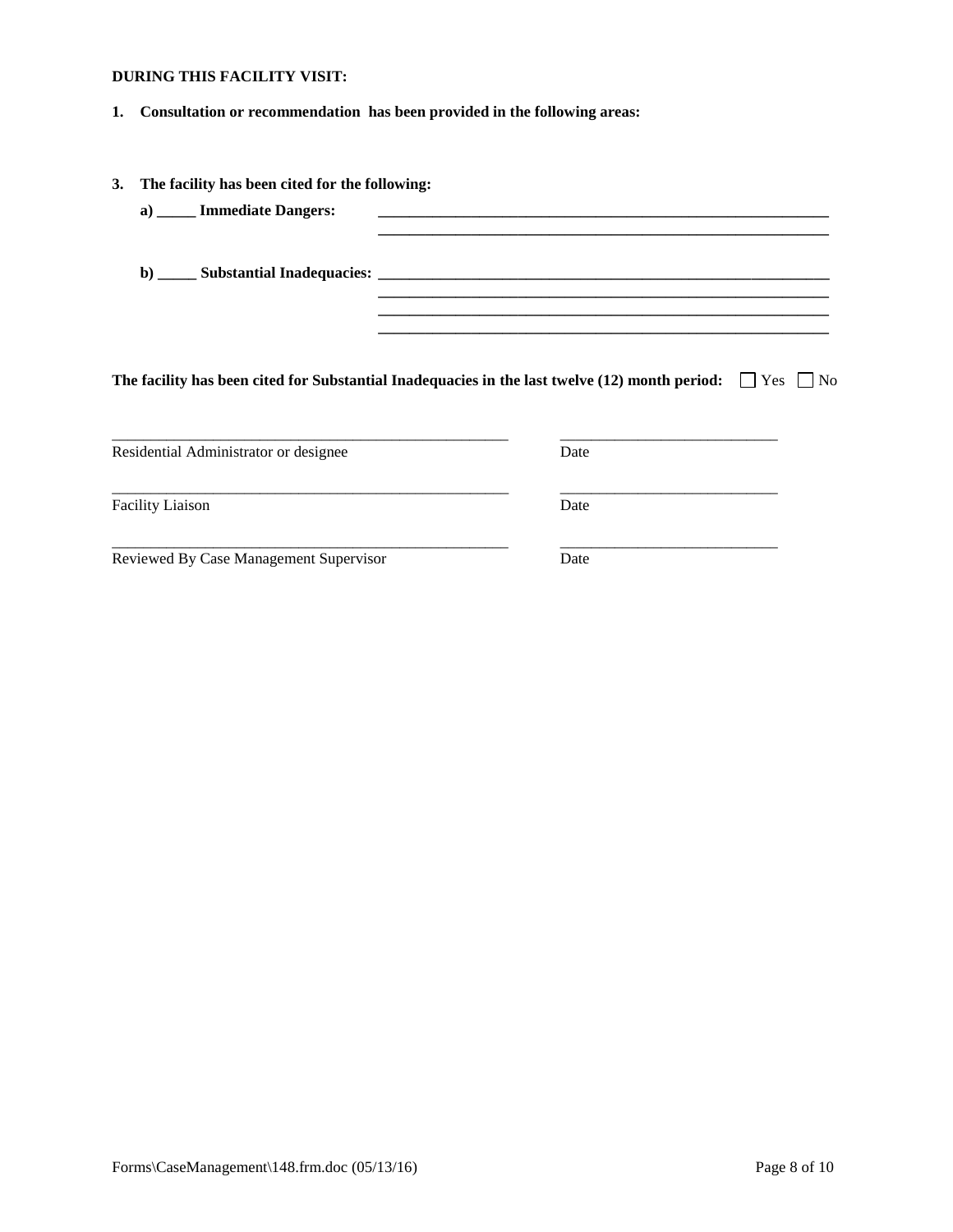|                    | Number of consumers: |                      |                |                |                |                |                |                |                |             |        |        |
|--------------------|----------------------|----------------------|----------------|----------------|----------------|----------------|----------------|----------------|----------------|-------------|--------|--------|
| Service 1<br>Level |                      | $\overline{2}$       | 3              | $\overline{4}$ | $\overline{5}$ | $\overline{6}$ | $\overline{7}$ | $\overline{8}$ | $\overline{9}$ | $10\,$      | 11     | 12     |
| $\overline{2}$     |                      |                      |                |                |                |                | 12             | 24             | 36             | $\sqrt{48}$ | $60\,$ | $72\,$ |
| $\overline{3}$     |                      |                      |                | $\overline{4}$ | $23\,$         | 42             | 61             | $80\,$         | 99             | 118         | 137    | 156    |
| $4\mathrm{A}$      |                      |                      |                | 12             | 33             | 54             | 75             | 96             | 117            | 138         | 159    | 180    |
| $4\mathrm{B}$      |                      |                      |                | 24             | 48             | $72\,$         | 96             | 120            | 144            | 168         | 192    | 216    |
| $4\mathrm{C}$      |                      |                      | $\overline{9}$ | 36             | 63             | 90             | 117            | 144            | 171            | 198         | 225    | 252    |
| 4D                 |                      |                      | 18             | 48             | 78             | 108            |                |                |                |             |        |        |
| $4\mathrm{E}$      |                      |                      | 30             | 64             | 98             | 132            |                |                |                |             |        |        |
| $4\mathrm{F}$      |                      | $\overline{4}$       | 42             | 80             | 118            | 156            |                |                |                |             |        |        |
| $4\mbox{G}$        |                      | 12                   | 54             | 96             | 138            | 180            |                |                |                |             |        |        |
| $4\mathrm{H}$      |                      | $22\,$               | 69             | 116            | 163            | 210            |                |                |                |             |        |        |
| 4I                 |                      | 36                   | 90             | 144            | 198            | 252            |                |                |                |             |        |        |
|                    |                      | Number of consumers: |                |                |                |                |                |                |                |             |        |        |
|                    | 13                   | 14                   | 15             | 16             | 17             | $18\,$         | 19             | 20             |                |             |        |        |
| $\sqrt{2}$         | 84                   | 96                   | 108            | 120            | 132            | 144            | 156            | 168            |                |             |        |        |
| $\mathfrak{Z}$     | 175                  | 194                  | 213            | 232            | 251            | 270            | 289            | 308            |                |             |        |        |
| $4\mathrm{A}$      | 201                  | 222                  | 243            | 264            | 285            | 306            | 327            | 348            |                |             |        |        |
| $4\mathrm{B}$      | 240                  | 264                  | 288            | 312            | 336            | 360            | 384            | 408            |                |             |        |        |
| $4\mathrm{C}$      | 279                  | 306                  | 333            | 360            | 387            | 414            | 441            | 468            |                |             |        |        |

### 3.2(c) CONSULTANT HOURS:

Level 4A, 4B, 4C - 8 hours per consumer each six months Level 4D, 4E, 4F - 12 hours per consumer each six months Level 4G, 4H, 4I - 16 hours per consumer each six months